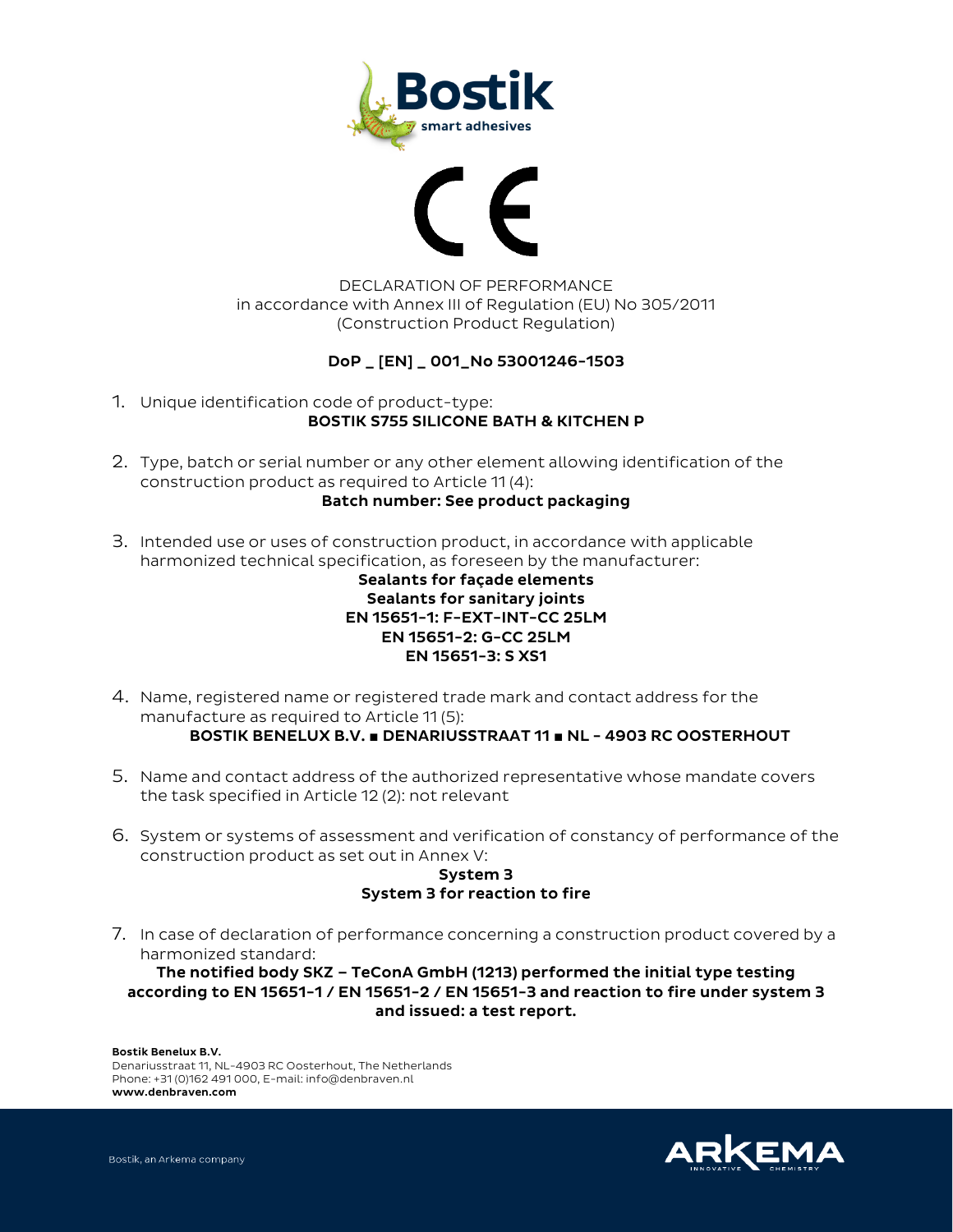

- 8. In case of the declaration of performance concerning a construction product for which a European Technical Assessment has been issued: not relevant
- 9. Declared performance: Conditioning: Procedure B (according to ISO 8340) Substrate: Mortar M2 (with primer P05) Glass (without primer) Anodised aluminium (without primer)

| <b>Essential characteristics</b>  | Performance    | <b>Harmonized technical</b><br>specification |
|-----------------------------------|----------------|----------------------------------------------|
| Reaction to fire                  | <b>Class E</b> |                                              |
| Release of chemicals dangerous to | $NPD(*)$       |                                              |
| the environment and health        |                |                                              |
| Water tightness and air tightness |                |                                              |
| Resistance to flow                | $\leq$ 3 mm    |                                              |
| Loss of volume                    | $≤ 10 %$       |                                              |
| Tensile properties at maintained  | <b>NF</b>      |                                              |
| extension after water immersion   |                | EN 15651-1:2012                              |
| Tensile properties (secant        | $\leq$ 0,9 MPa |                                              |
| modulus) for use in cold climate  |                |                                              |
| areas $(-30^{\circ}C)$            |                |                                              |
| Tensile properties at maintained  | <b>NF</b>      |                                              |
| extension for use in cold climate |                |                                              |
| areas $(-30^{\circ}C)$            |                |                                              |
| <b>Durability</b>                 | Pass           |                                              |

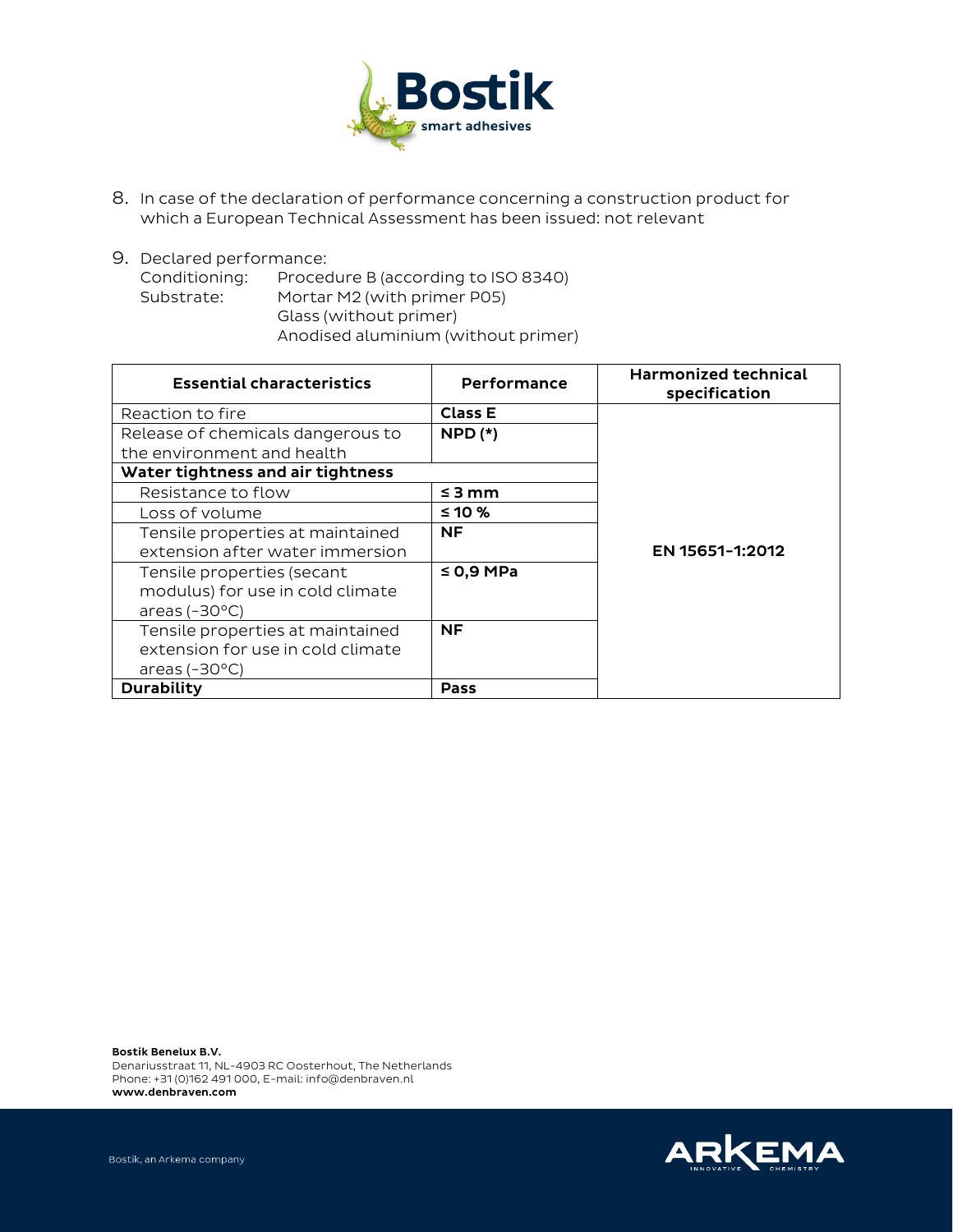

| <b>Essential characteristics</b>  | Performance    | <b>Harmonized technical</b><br>specification |
|-----------------------------------|----------------|----------------------------------------------|
| Reaction to fire                  | <b>Class E</b> |                                              |
| Release of chemicals dangerous to | $NPD$ $(*)$    |                                              |
| the environment and health        |                |                                              |
| Water tightness and air tightness |                |                                              |
| Loss of volume                    | ≤ 10 %         |                                              |
| Vertical flow resistance          | $\leq$ 3 mm    |                                              |
| Adhesion / cohesion properties    | NF.            |                                              |
| after exposure to heat, water and |                |                                              |
| artificial light                  |                | EN 15651-2:2012                              |
| Elastic recovery                  | ≥ 60 %         |                                              |
| Tensile properties (secant        | $\leq$ 0.9 MPa |                                              |
| modulus) for use in cold climate  |                |                                              |
| areas $(-30^{\circ}C)$            |                |                                              |
| Tensile properties at maintained  | <b>NF</b>      |                                              |
| extension for use in cold climate |                |                                              |
| areas $(-30^{\circ}C)$            |                |                                              |
| Durability                        | Pass           |                                              |